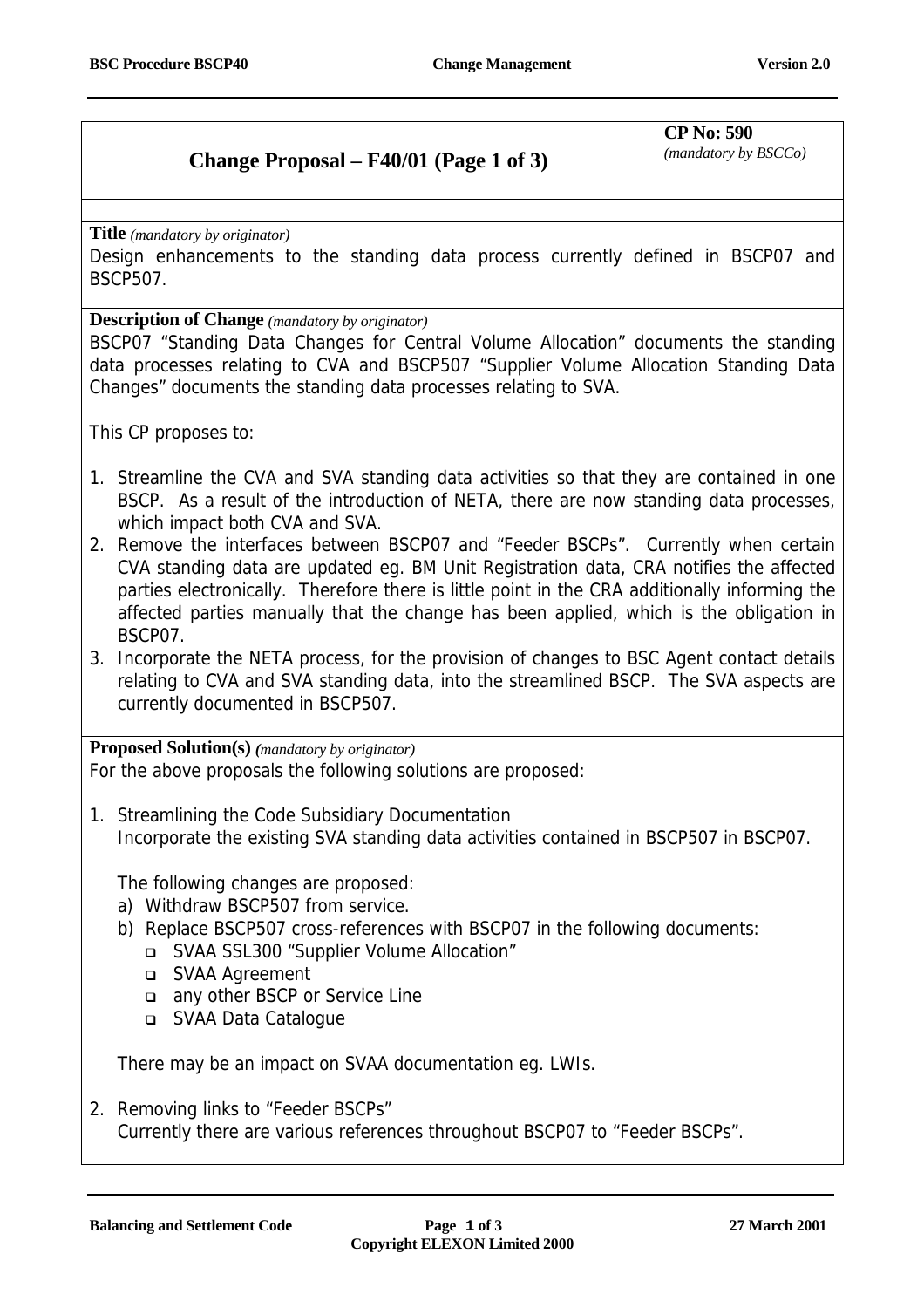## **Change Proposal – F40/01 (Page 2 of 3)** CP No: 590

*(mandatory by BSCCo)*

The following changes are proposed:

- a) Remove all references to "Feeder BSCPs" from BSCP07.
- b) Modify section 1 of BSCP07 so that it is clear that there no feeder processes.
- c) Add the electronic dataflows from CRA (CRA-1013 and CRA-I015) into the "Feeder BSCPs. This will potentially impact:
	- □ BSCP15 "BM Unit Registration"
	- □ BSCP20 "Registration, Commissioning and Proving of Metering Systems for CVA"
	- ! BSCP65 "Registration of Parties and Exit Procedures"
	- ! BSCP75 "Registration of Meter Aggregation Rules for Volume Allocation Units"
	- ! BSCP301 "Clearing, Invoicing and Payment"
- d) Remove all references, including updating forms, to BSCP07 from the "Feeder BSCPs".
- e) Change forms will be independent entities and will not utilise the same form used for initial registration.
- 3. Incorporation of new NETA process

There is a requirement for BSC Agents to provide CRA with changes to BSC Agent contact details but this is only currently covered in BSCP507 from a SVAA perspective.

The following changes are proposed:

! Incorporate a new process for the provision of BSC Agent contact details, provided to the CRA (CRA-I004) into BSCP07, based on the process currently defined in BSCP507.

## **Justification for Change** *(mandatory by originator)*

There are a number of reasons for implementing the above proposals:

- 1. Streamlining the Code Subsidiary Documents:
	- a) ensures that the standing data process is self-contained so there is no risk of the BSCPs becoming out of line.
	- b) makes future maintenance easier.
	- c) does not require users of the Code Subsidiary Documents to use many BSCPs.
	- d) brings BSCP07 in line with others where common processes exist eg. BSCP40 "Change Management".
- 2. Removing the links to "Feeder BSCPs":
	- a) ensures there is no risk of the BSCPs becoming out of line.
	- b) makes future maintenance easier.
	- c) ensures that the standing data process reflects the actual working practice ie. that automated dataflows are produced. This change then removes the requirement for an additional manual process, which adds no value.
	- d) addresses Issue 164 "BSCP07 Standing Data".
- 3. Incorporating the provision of BSC Agent contact details within BSCP07 ensures that there is a centrally defined process which is adopted consistently by all BSC Agents.